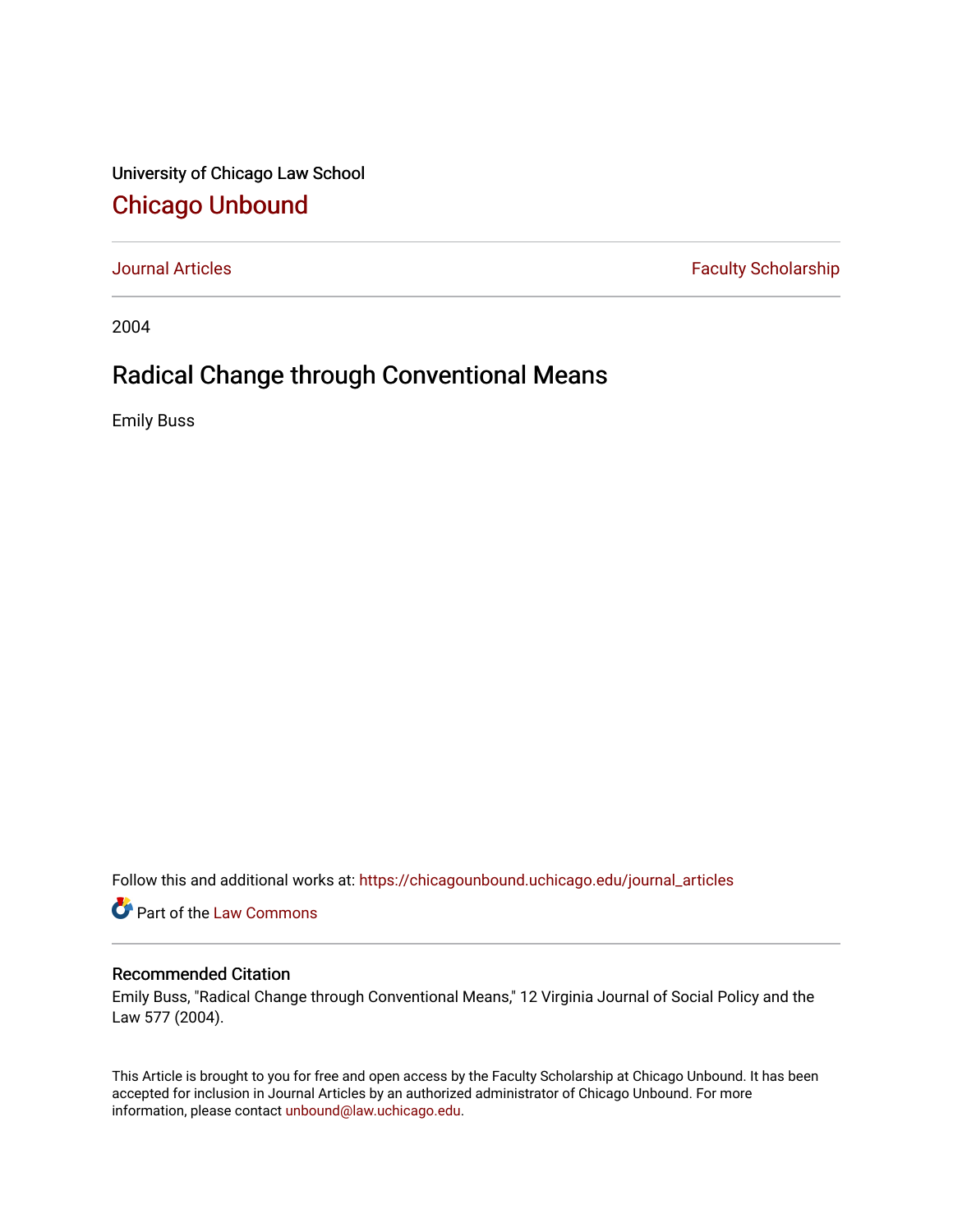## RADICAL CHANGE THROUGH CONVENTIONAL MEANS

#### Emily Buss, **J.D.\***

#### I. INTRODUCTION

In his article in this volume, *Justice Denied: Delays in Resolving Child Protection Cases in New York,'* Professor Martin Guggenheim paints a devastating picture of the harm caused to children by the very courts employed to protect children from harm. These courts, overwhelmed by the number and complexity of the cases before them, routinely take years to decide which families deserve to get their children back from temporary foster care, and which families do not. In the course of this delay, families that belong together are always harmed, and not infrequently destroyed.

Professor Guggenheim points to the problem of court delay as just one example of the state's failure to function as a substitute parent. From this example and others, he concludes that state intervention in parenting should be kept to a bare minimum. I agree both that the state makes a poor substitute and that most children should therefore remain with their parents of origin, even where those parents are far from ideal. But there will still be many cases where child maltreatment is serious enough to require intervention, and thus it is essential that we fix the problem of court delays.

I propose a shift from our traditional adversarial court process to an inquisitorial process, where fact-finding is led by the decision-maker, traditionally called a judge. I further propose that each decision-maker with authority over child protection matters be assigned precisely one case at a time. The supply of inquisitorial judges could come from the ranks of the erstwhile (or potential) guardians ad litem and court volunteers, who would be trained in the law and, most particularly, the heavy preference for keeping children in their families of origin.

This solution, I think, would not only improve both the pace and quality of decision-making in child-protection cases, but also resolve the

Professor of Law and Kanter Director of Policy Initiatives at the University of Chicago Law School.

**<sup>1</sup>** 12 VA. J. SOC. POL'Y **&** L. 547 (2005).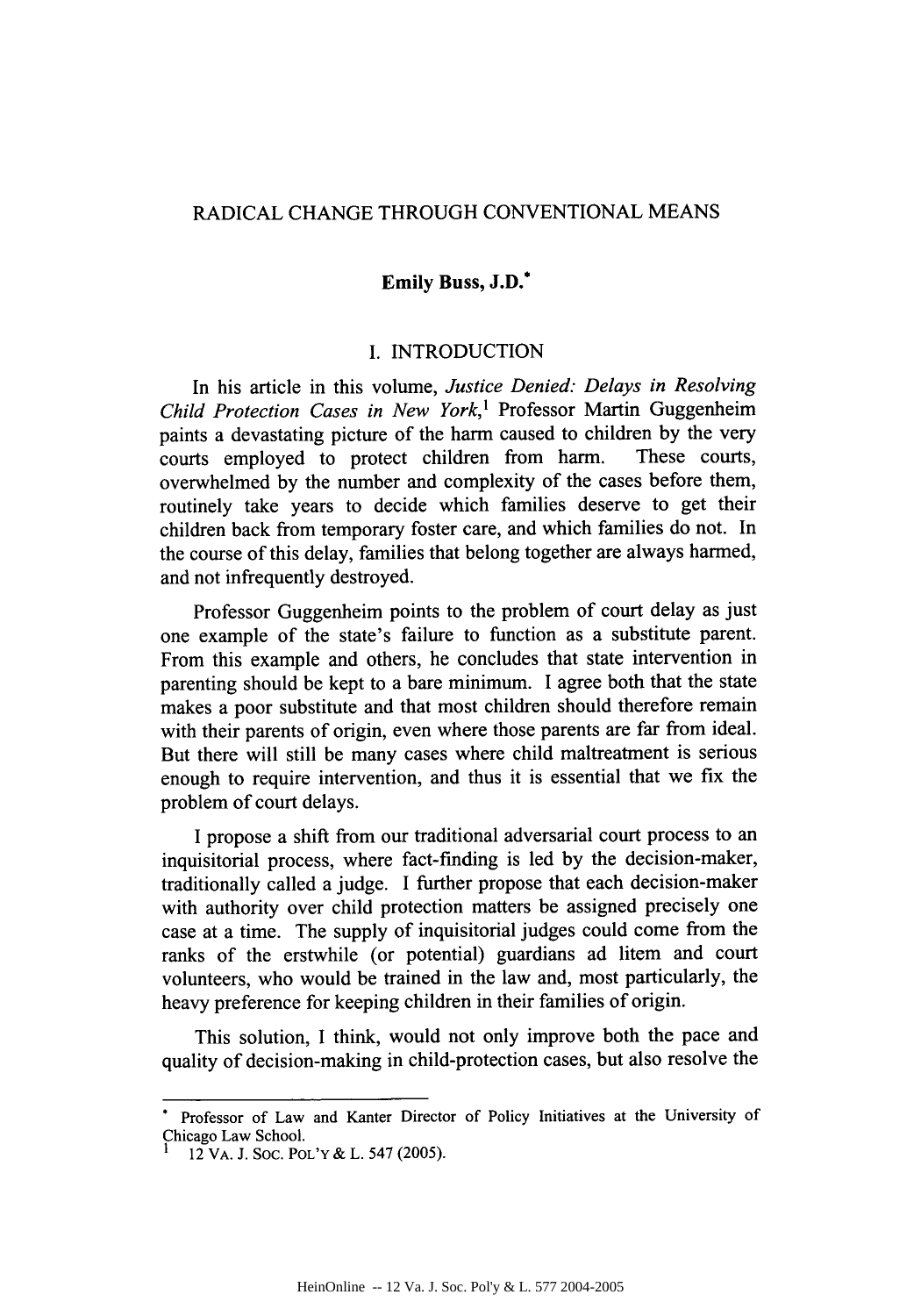considerable disagreement among child advocates about the role children's legal representatives should assume in these proceedings. Assigning the well-informed, best-interest focused representative the role of judge rather than the role of advocate should improve the quality of both judging and advocacy on behalf of the child.

#### II. REASONS FOR COURT DELAYS

The slow pace of child protection proceedings in court has many origins, some more legitimate than others. It is clear that one source of delay is simply the overwhelming size of each judge's docket, which can be blamed on both the state's failure to provide adequate resources to these courts and on the state's failure to screen out many cases from the court system altogether. But even a multifold increase in the number of judges presiding over these cases, or a multifold decrease in the number of cases filed in each judge's court, would leave those judges overwhelmed by the volume and complexity of the cases before them. In this regard, child protection cases look nothing like the election cases to which Guggenheim compares them.

Child protection cases require judges to reach conclusions about unknowable facts and to make predictions about matters that elude prediction. To make matters worse, the court's conclusions and predictions can have profound, life-affecting consequences for an innocent child. While the law defines the relevant questions, the answers must come from somewhere else, from some combination of intuition and social-psychological savvy, which are hardly the judges' special expertise. Moreover, the best material with which to build these answers is the details of the child's life - details about relationships and intrafamilial treatment that are unlikely to come out with any clarity in the context of a court proceeding.

The worst judges try to avoid as many of these difficult decisions for as long as possible, hoping that the case will ultimately solve itself as various possible solutions drop away. The best judges do what they can to move the cases toward final resolution, invoking the help of experts, lay witnesses, and lawyers to help them get it right. But these experts, lay witnesses, and lawyers need time to do their job, whether it is performing an evaluation, rearranging their schedules in order to testify in court, or developing a case for a client. For both groups of judges, delay becomes a false comfort. The harm caused by delay is less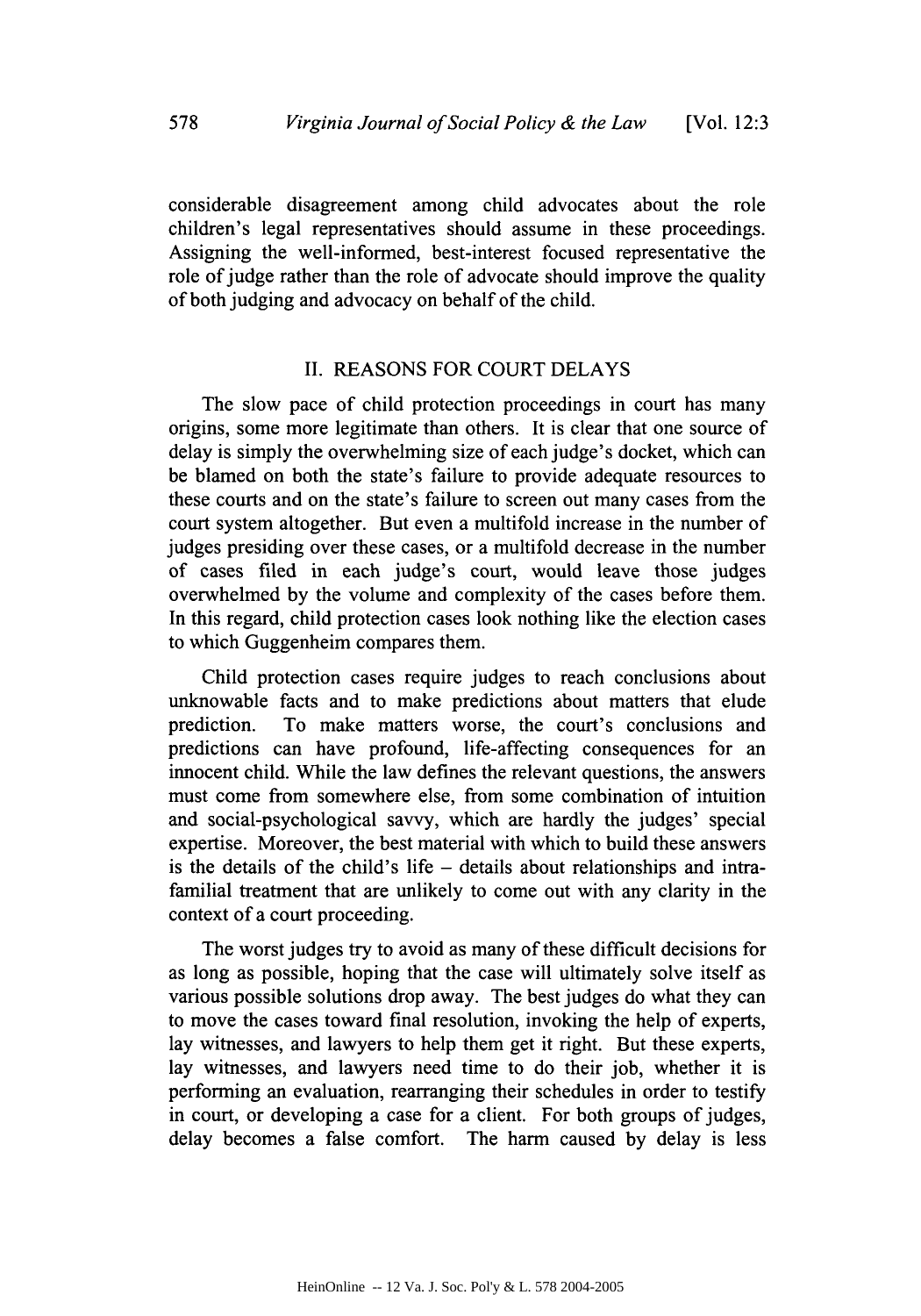obvious and intimidating than the harms that might come from swift judgment.

The complex web of parties and lawyers involved in these proceedings makes it particularly difficult for even the most conscientious judge to resolve a case expeditiously. Unlike the election cases cited by Guggenheim, which generally involve a single challenger, or class of challengers, against a single candidate for office,  $2$  a child protection case will involve at least a child welfare agency, two parents, and a child.<sup>3</sup> The numbers increase with multiple children, not only because the children's relevant facts and interests will vary, but also because they may have multiple fathers. Certain jurisdictions also add foster parents to the list of parties under certain circumstances, or otherwise confer on them the right to be present in court.<sup>4</sup>

These are just the parties. Now add all their lawyers. Under most circumstances, each parent is entitled to his or her own lawyer. In addition, the child welfare agency has a lawyer, and, sometimes, the state has a separate lawyer.<sup>5</sup> Finally, children often get multiple representatives, not to differentiate among the positions of the various children in one family, but rather, to differentiate among the various roles children's representatives can take. I will return to this issue of roles in the next section and argue that this oversupply of representatives for children could be diverted to more productive ends. For now, suffice it to say that a child in a case might have a lawyer and a guardian,<sup>6</sup> a lawyer and a Court Appointed Special Advocate (CASA),<sup>7</sup> an attorney

<sup>2</sup> For example, *Stoppenbach v. Sweeney,* 746 N.Y.S.2d 328, 329 (App. Div. 2002), the case Guggenheim cites as his prototype.<br><sup>3</sup>The child is often, but not always, identified as a separate party. Even when she is

not, she is clearly identified as a subject of the proceeding, with interests distinct from the parties in the case. *4 See* Michael G. Walsh, Annotation, *Standing of Foster Parent to Seek Termination of*

*Rights of Foster Child's Natural Parents,* 21 A.L.R. 4th 535 (1983) (West, updated 2004).

**<sup>5</sup>** This appears to be the practice in Cook County, Illinois, where the Department of Children and Family Services and the State generally have separate counsel.

*<sup>6</sup> See, e.g.,* HAW. REV. **STAT. ANN.** § 587-34 (Michie 2003) (making a guardian ad litem mandatory, and a separate attorney for the child discretionary). *<sup>7</sup>See, e.g.,* ARIZ. REV. **STAT. ANN.** § 8-221 (West 2003) (providing for counsel and a

guardian ad litem or CASA in cases alleging abuse and neglect).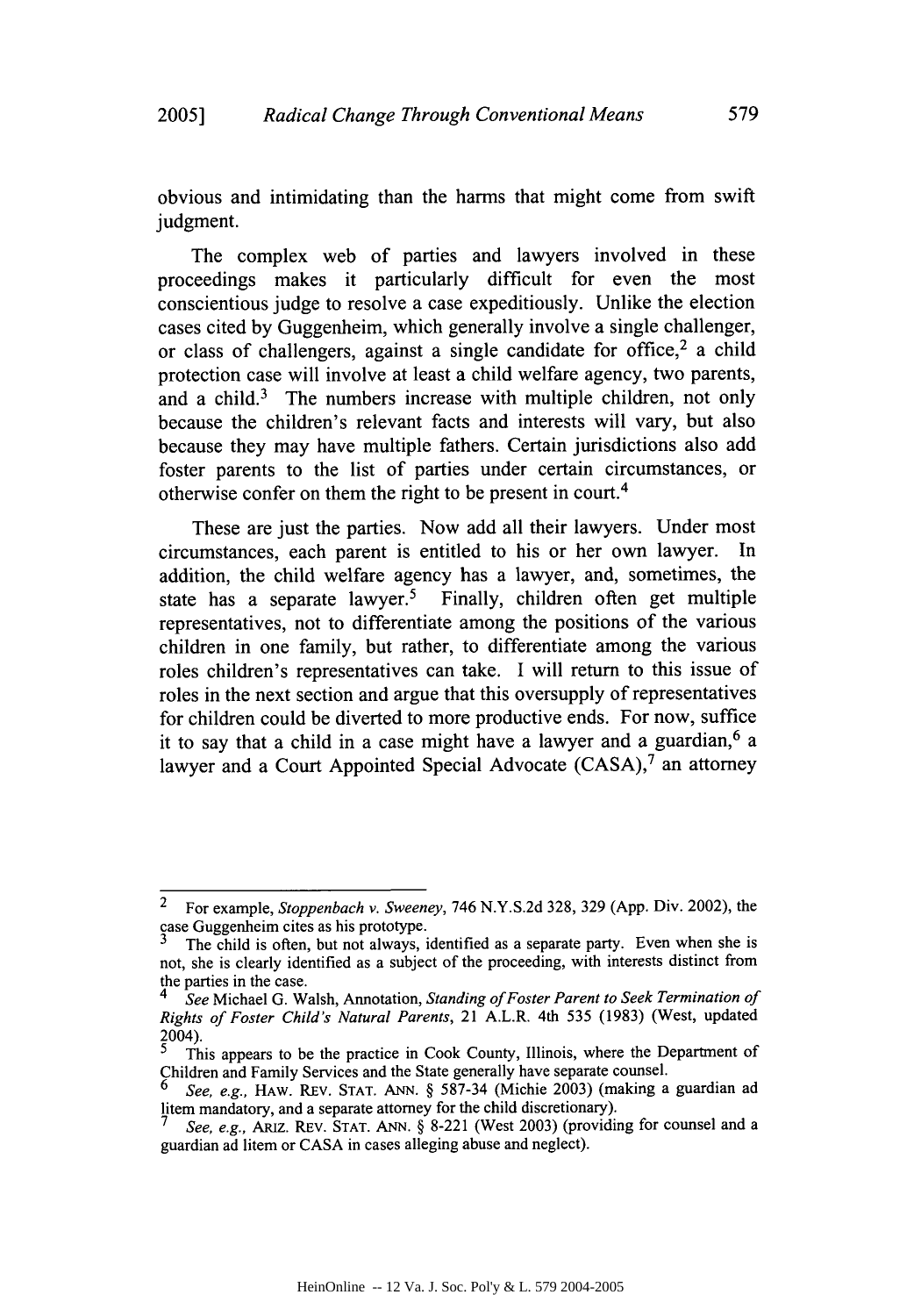ad litem and a  $CASA$ <sup>8</sup> or a guardian and a lawyer for the guardian,<sup>9</sup> just to name a few of the more popular combinations.

The more people involved in a hearing, the harder it is to schedule a hearing at all, let alone a hearing long enough to hear all the parties' evidence and resolve all the relevant issues. Judges will often delay a proceeding altogether to allow a parent to obtain a lawyer or to allow a parent's lawyer to gather information, even if the parent or lawyer can be faulted for the lack of preparation. Judges tend to be generous with these continuances, for fear that a subsequent due process challenge could impose a far more serious disruption on the progress of the case. Judges will also delay proceedings to await the input of a child's lawyer, guardian, or CASA, depending on the representational structure involved. These latter delays are driven less by concerns about process than by concerns about substance. Judges defer heavily to the judgments of those charged with representing children, particularly where they perceive those representatives as well-informed about children's circumstances.

Even when every party has a well-prepared lawyer present, the presentation of evidence will likely proceed in a manner poorly designed to make good decisions as quickly as possible. In our adversarial system, each lawyer generally presents his case in its entirety (with opportunities for other parties' lawyers to cross-examine his witnesses), before any opposing lawyer has an opportunity to offer any evidence of her own. While a judge could shuffle the order in which evidence is presented, she is unlikely to be prepared to do so if she sits as a passive decision-maker and is hearing the evidence for the first time.

Because lawyers must be prepared to rebut all possible evidence and arguments, good preparation generally means over-preparation. Lawyers must guess at the trial strategy of other lawyers and be prepared, with witnesses and arguments, to respond to all the possibilities. This is a particular problem in child protection cases, in which very little pre-trial discovery occurs between parties. This sort of preparation is inordinately time-consuming, not only for the lawyers, but also for the witnesses. A witness who has reluctantly agreed to miss

*<sup>8</sup>* See, e.g., *ARK.* **CODE ANN.** § 9-27-316 (Michie 2003) (allowing appointment of an attorney ad litem to represent the child's best interests, and authorizing appointment of a CASA as well).

*<sup>9</sup>* See, e.g., N.C. GEN. **STAT.** § 7B-1 **108** (2003) (directing that a guardian at litem be appointed to represent the best interests of the child, and a lawyer be appointed to assist the guardian, where the guardian is not a lawyer).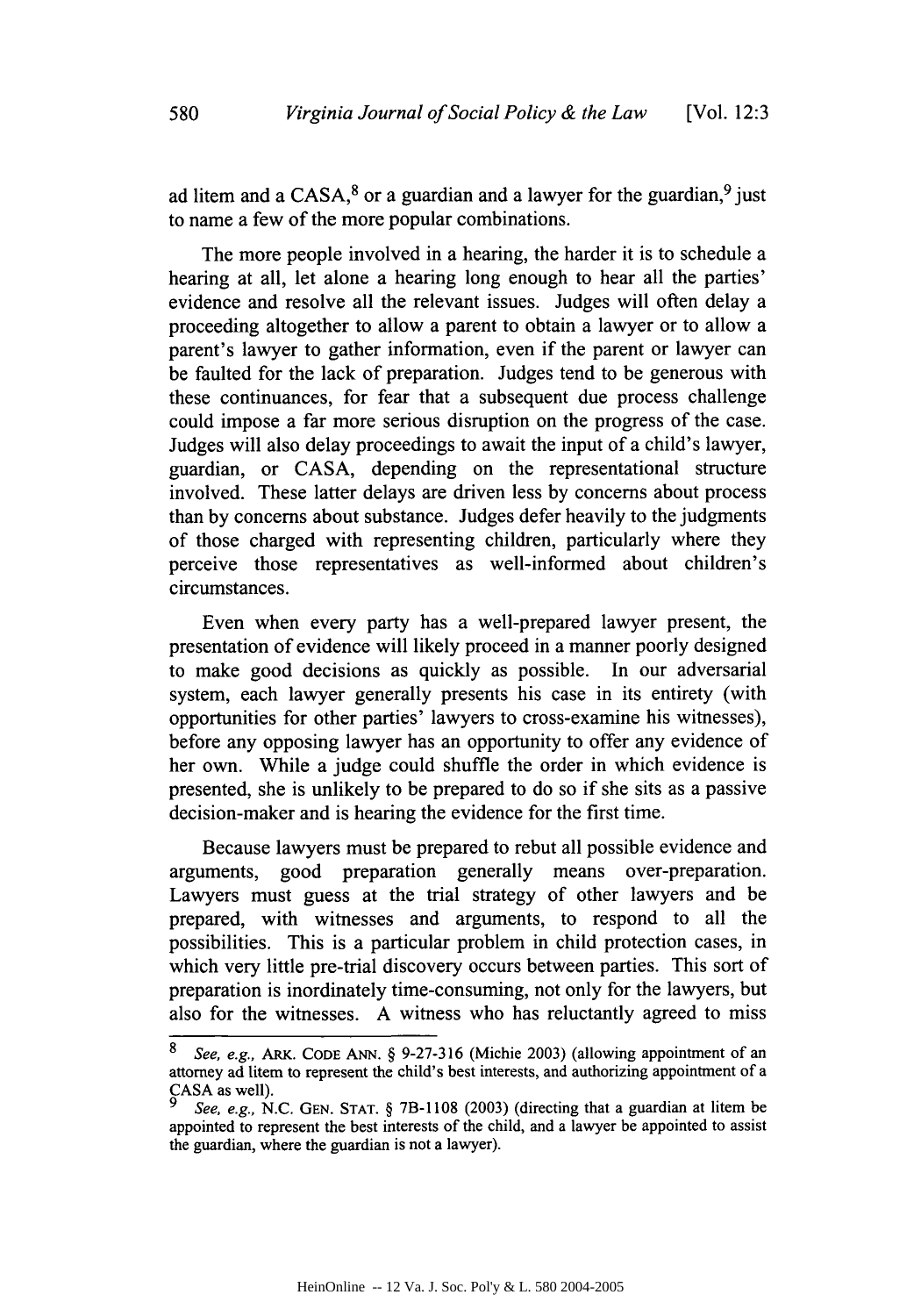work, or to leave a child with a babysitter, will often spend the day in court and never get called to testify, either because he proved unnecessary, or simply because the court ran out of time. These days lost in waiting increase the witness's frustration with the system and decrease the likelihood that he will return the next time he is called.

Another cause of delay in the cases that require a trial is the strong preference for settlement and the high proportion of cases that reach agreement just before (and because) a trial is scheduled to begin. This culture of agreement has both a positive and a negative side. Because the stakes are high (potential loss of one's children) and the outcomes unpredictable, many parents will agree to unreasonable conditions in order to buy time and attempt to pave the way for their children's return. But in many cases, agreements reached between parents and a child welfare agency will craft a beneficial compromise that is better for the child than any of the outcomes sought by the parties from the court. Moreover, it is generally assumed that parents who agree to make some changes voluntarily are more likely to follow through than if those same changes are imposed on them by the court. At least some portion of the agreements reached serve families well.

Unfortunately, however, these agreements are unlikely to occur before the trial date. This is in part because these agreements require all parties and lawyers to meet together (an event that rarely occurs except in court) and in part because the parties and lawyers need the motivation of trial (the risk of loss and the prospect of a lot of hard work) to reach agreement. The likelihood of courthouse settlement makes some sense of the enormous caseloads assigned to judges every day. For the majority of cases, being assigned a trial date is a necessary and sufficient condition for settlement. But for those few cases that will not settle, the enormous docket guarantees that their trial will have to be rescheduled. To find a clear date, judges will generally have to look months ahead.

The reasons for court delay in resolving child protection cases are a mix of good and bad. But whether for good or bad reasons, these delays produce bad outcomes for children and their families. Any attempt to address the problem of delay within the existing court structure will be too small to make an impact. Instead, I propose a significant restructuring of the decision-making process designed to address the complexity of these cases, and to place decision-making authority in the hands of those likely to be best informed. The restructuring would change the process in two significant respects. First, it would change the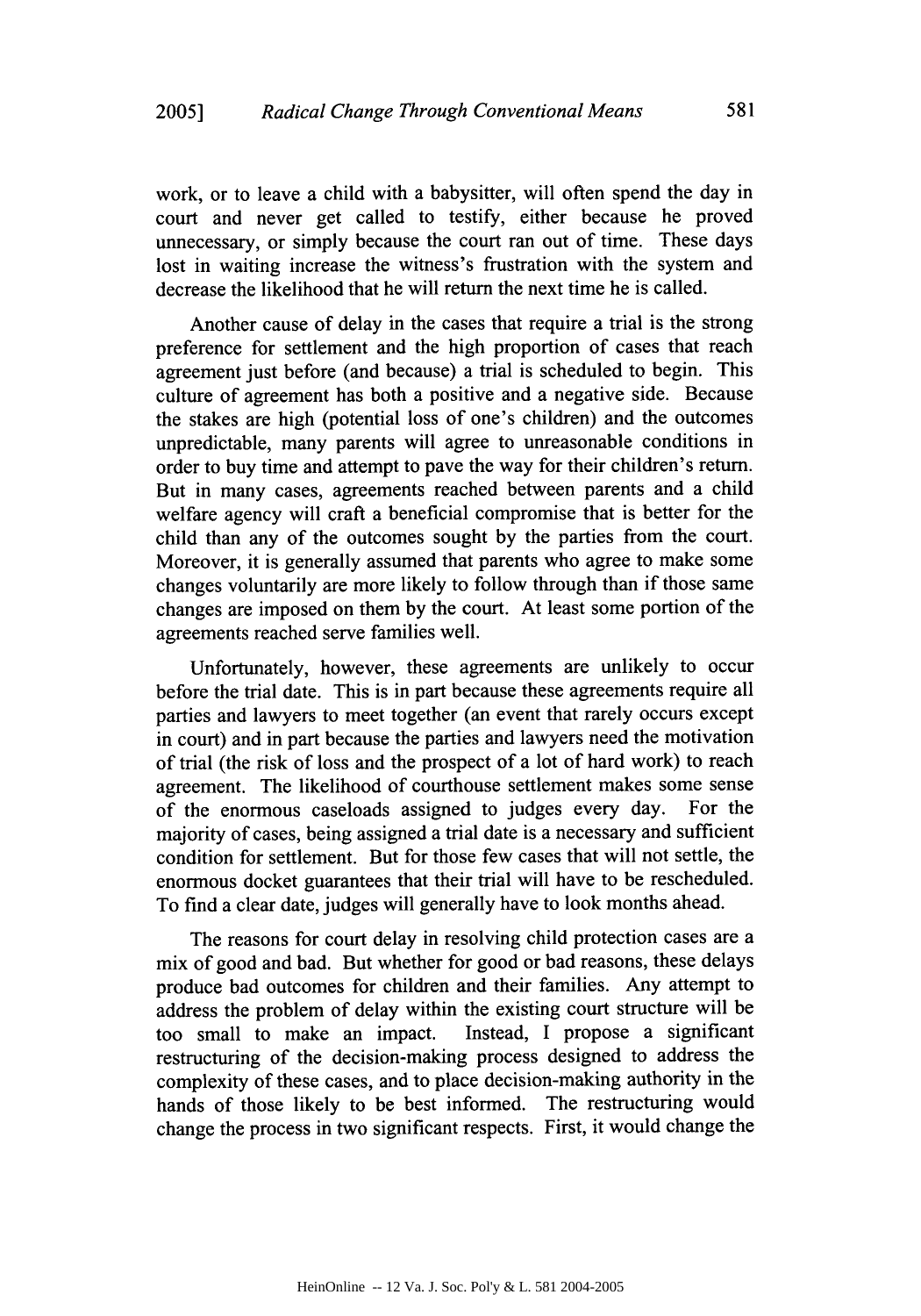role of the judge from passive adjudicator to active fact-finder. Second, it would assign a single case to each judge. Although these changes would require the system to employ many new judges, I suggest that our current system already has a promising source of case-specific factfinding judges in the form of guardians ad litem and court volunteers.

#### III. THE INQUISITORIAL MODEL

Under the inquisitorial model of adjudication employed in much of the world, judges lead the factual investigation of the case.<sup>10</sup> They call witnesses to give testimony, commission experts to render opinions, and search for relevant documents.<sup>11</sup> Judge-controlled fact-finding has several advantages over lawyer-driven systems, advantages that are magnified in the context of child welfare proceedings where time is critical and the lawyer-driven process is particularly cumbersome.

Where judges control the factual investigation, they can adapt the sequencing of the investigation to meet the needs of the case and the participants. 12 If, for example, all other issues in a proceeding will be affected by the judge's determination of a party's emotional stability, the judge can identify this issue early in the case and arrange for an assessment before she takes any other action or imposes additional court burdens on litigants and witnesses. Where multiple witnesses may have something to say that bears on an issue, a judge can schedule the witnesses in the order she thinks will likely yield the best information fastest.<sup>13</sup> The judge's ability to prioritize within the factual investigation process will improve the system of decision-making in two respects. First, it will allow a judge to concentrate her investigation on the evidence that matters to her as decision-maker. Second, it will give lawyers, parties, and witnesses advance notice of the hearing schedule, reducing the time spent in preparation and sitting idly in court waiting rooms.

While the inquisitorial process is often contrasted with the American adversarial process, the distinction is somewhat misleading. Lawyers in inquisitorial systems still play the role of partisan advocates, pushing the

<sup>10</sup>**1** am indebted to John H. Langbein's *The German Advantage in Civil Procedure, 52*

U. CHI. L. REV. 823 (1985), for my basic understanding of these systems.

 $\frac{11}{12}$  *Id.* at 827-29.

 $\frac{12}{13}$  *Id.* at 830.

*<sup>13</sup>Id.* at 828.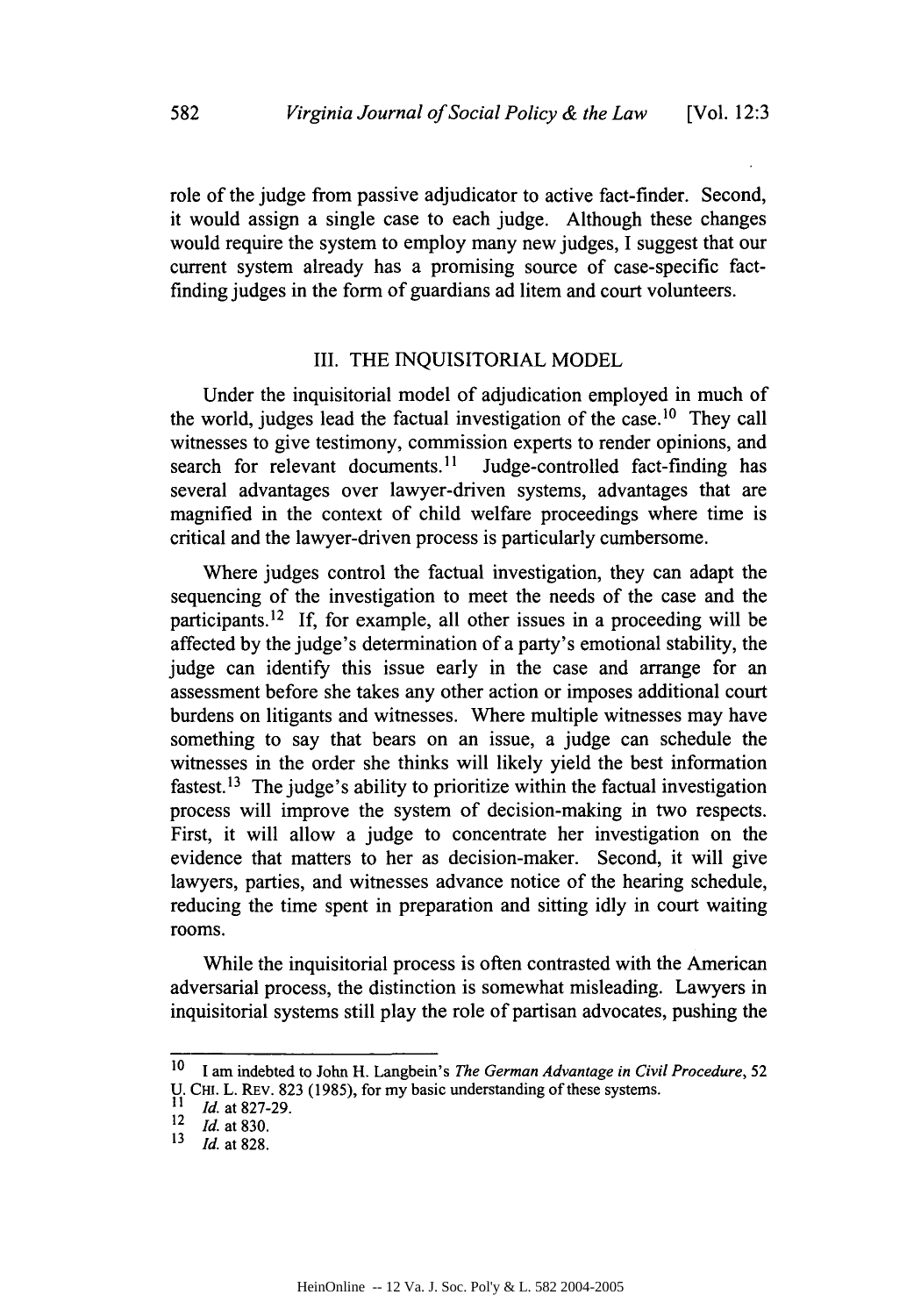judge to rule in their client's favor on questions of evidence and  $law<sup>14</sup>$ The lawyers' role in making legal arguments matches that role in the adversarial system. In both systems, the lawyer argues for an interpretation of the law, and an application of that law to the evidence presented, that favors his client's position. In the fact-finding process, lawyers operating in inquisitorial systems routinely call the court's attention to important witnesses whom the court has overlooked, suggest questions to be asked of testifying witnesses, and identify weaknesses in the testimony of witnesses whose testimony may hurt their client's case. In contrast to the adversarial system however, a lawyer in an inquisitorial process cannot prevent judges from accessing relevant information. In a system where fact-finding is controlled by the judge, evidentiary omissions inspired by lawyers' strategy or inadvertence are largely eliminated. *15*

Of course, an inquisitorial system is only as good as its judges, who need to have enough time available for each case to engage in a swift and effective investigation of the facts. In the next section, I propose a mechanism for expanding the number of judges dramatically, a mechanism that depends, in part, on a shift to the inquisitorial approach.

### IV. A SOURCE OF INQUISITORIAL JUDGES

I propose shifting one group of individuals identified as "children's representatives" into the role of fact-finding judges. More specifically, I would target for the shift those representatives whose current role is to identify the child's best interests in the proceeding. These representatives are sometimes called guardians, sometimes guardians ad litem, and sometimes Court Appointed Special Advocates (CASAs). I propose shifting these "best-interest" representatives into the role of inquisitorial judges because their best interest orientation better qualifies them to be decision-makers than advocates. Before elaborating on this proposal, I offer some relevant background about these guardians and volunteers and discuss where they currently fit in the array of children's representatives in court.

<sup>14</sup> *Id.* at 824.

<sup>15</sup> *Id.* at 831, 835.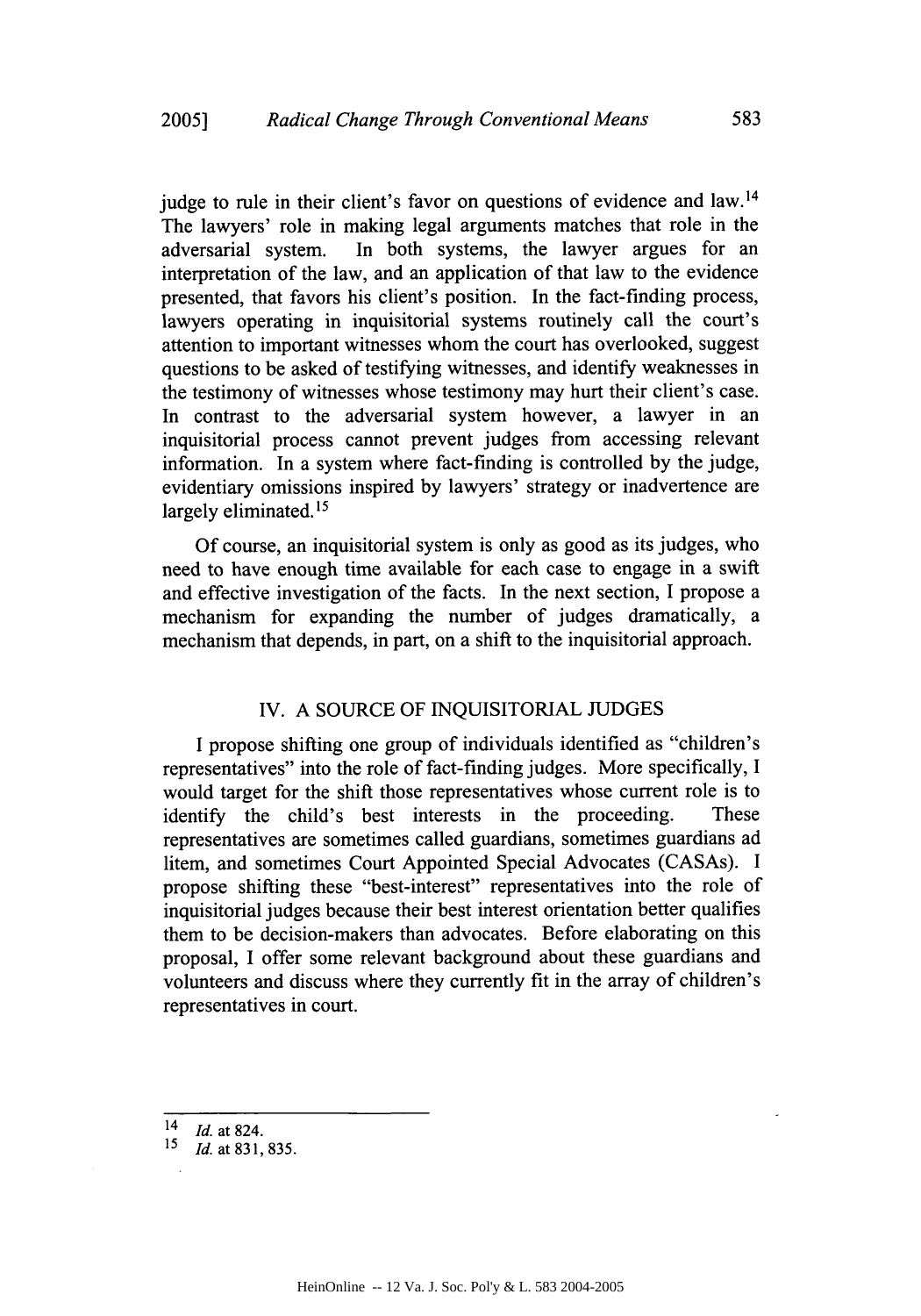Although all children involved in child protection proceedings are entitled to a legal representative,  $16$  the role of that representative varies widely from one jurisdiction to another and is poorly defined in many. There is considerable disagreement between those who favor a "traditional attorney" model, in which lawyers take direction from their child clients as they would from adult clients, and the "best interest" model, in which a representative (sometimes, but not necessarily, a lawyer) advocates for what she believes is in the child's best interests. Those who defend the traditional attorney model<sup>17</sup> argue that children are entitled to have their views pressed as zealously as those of the other parties, that these views are often wise and, in any event, need to be taken into account, and that the traditional attorney role is far more likely to inspire the trust the child requires to engage honestly and productively in the court process. They also argue that it is the role of the judge, not the lawyers, to sort out what is, ultimately, the right outcome for the child.

To these arguments, advocates of the best interest approach have one particularly powerful response: If the child's representative does not bring all the important evidence in the case to the judge, who will? Parents' lawyers, of course, often have strong, client-motivated reasons to avoid learning and revealing the truth. Child welfare agencies are hampered by oversized caseloads and bureaucratic constraints. The child's representative, in contrast, is well-suited to discover crucial information, because he has superior access to the child, and generally has the time and motivation required to chase down the relevant facts. Children's representatives are self-identified children's champions, who come to their role with considerable enthusiasm and commitment to their clients.

In some jurisdictions, this argument convinces lawmakers<sup>18</sup> to cast the child's single representative in the best interest role. In others, it leads them to add an additional representative. In these latter jurisdictions, children often have a lawyer advocating for what they

<sup>&</sup>lt;sup>16</sup> Federal legislation ties federal funding for state child protective service systems to the state's provision of legal representation for children. *See* 42 U.S.C. § 5106 (Supp. II 1996).

<sup>17</sup>**1** am one of these, and set out these arguments in somewhat greater detail in *"You're My What?" The Problem of Children's Misperceptions of their Lawyers' Roles, 64* FoRDAM L. REv. 1699, 1703-05 (1996).

In some jurisdictions, the role is determined by legislation, in others by the courts, through individual court orders and through case law development.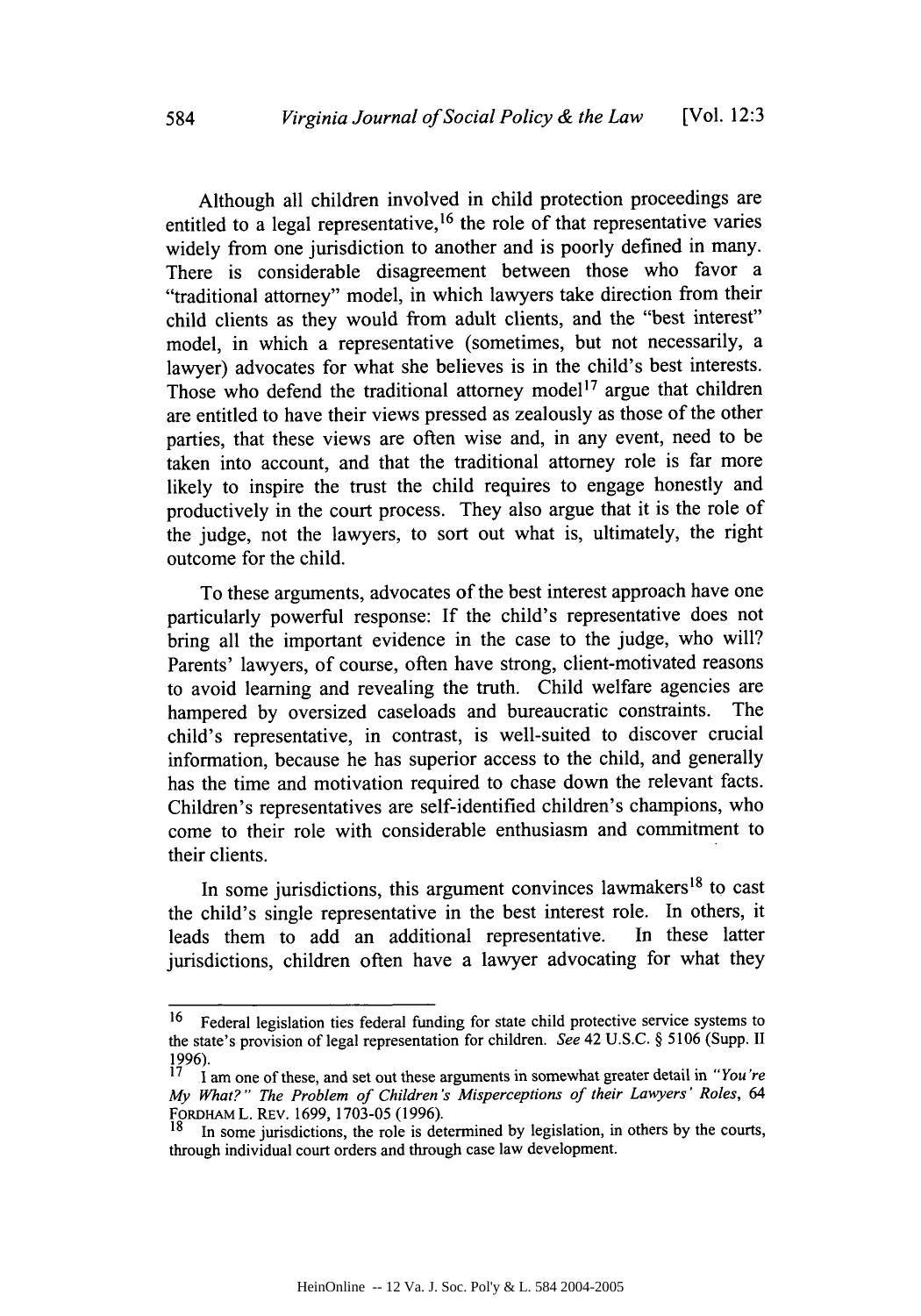want, and some other individual, who may or may not be a lawyer, advocating his own views of the child's best interests. 19 Under the first approach, the child becomes the only party in the case whose views are not being pressed by a lawyer in court. Under the second, the child is forced to accommodate the intrusions of an extra representative and the court absorbs another source of delay.<sup>20</sup> Neither of these harms would need to be imposed if the best interest representative was charged with deciding the case, rather than simply passing on the results of his topquality fact-finding to a passive and overwhelmed judge.

Three attributes qualify these children's representatives for the role of inquisitorial judge. First, their role in the process currently matches the fact-finding role of the inquisitorial judge. They discover all relevant facts and ensure that the decision-maker has access to the most relevant information about the child and her family's circumstances when deciding the case. Second, their caseloads tend to be small. In the case of the volunteers, they are normally assigned a single sibling group at a time. Third, they are highly motivated. More consistently than any other courtroom players, children's representatives **-** whether they are acting as traditional lawyers or best interest advocates – have a passion for their work.

The fact-finding methods of children's representatives are far better than those a traditional judge would likely develop if she suddenly found herself in charge of the fact-finding process. Representatives routinely seek out witnesses where they work and live, to gather information in the least intrusive and most authentic setting. When they see the value of convening a meeting among a number of players, they take it upon themselves to coordinate the time and place of the meeting to facilitate everyone's attendance. Granted, these logistics would become considerably more complicated if all the lawyers and the parties were required to attend the meetings, but the delays caused by these coordination issues could be markedly reduced by the decision-maker's flexibility about time and place. Moreover, these opportunities to take testimony and otherwise gather facts in surroundings that are comfortable to the parties would likely produce better information for the fact finder. Fact finders are likely to learn much more about the

<sup>19</sup>*See supra* text accompanying notes 6-9.

<sup>&</sup>lt;sup>20</sup> In some jurisdictions roles are assigned to maximize both harms, as in jurisdictions where the lawyer is charged to act in the child's best interest, and an additional court volunteer is appointed to develop the facts of the case for the court in greater detail.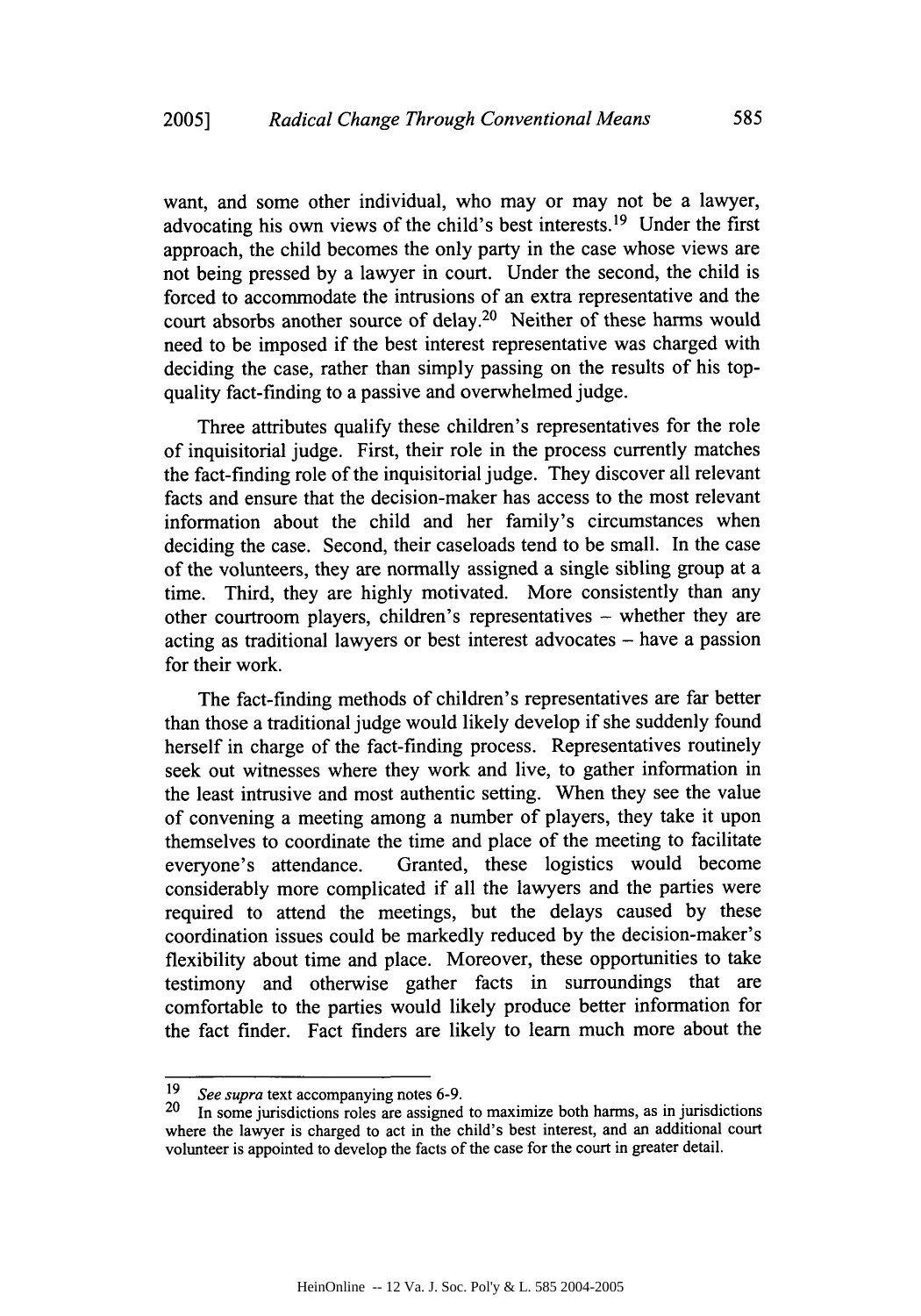families they are assessing if they meet with them in the contexts in which they live their lives.

Compounding these representatives' fact-finding advantage are their small caseloads. To be clear, some children's representatives have enormous caseloads. That is, their caseloads are significantly smaller than the caseloads of the judges who hear the cases, but far too big to allow for the sort of exhaustive fact finding I am describing. Note that in such cases, it will be equally impossible for these representatives to achieve the aims they are currently expected to achieve. This suggests that the best interest model can only be practiced ethically if the representatives' caseloads are very small. Fortunately, many jurisdictions provide for a system of fact-finding representation that provides each case with its own representative - whether it is the central legal representative in the case or a supplementary volunteer. The Court Appointed Special Advocate (CASA) Program is designed to give each child or sibling group its own fact-finding representative, and is committed to expanding to meet the needs of all children in these proceedings.<sup>21</sup> Presumably, the added responsibility of acting as inquisitorial judge would make this attractive pro-bono or reducedcompensation work for a large number of lawyers as well.

The final advantage of this group of fact-finding representatives is their attitude. These people come to the work voluntarily  $-$  indeed, many of them do the work for free. Those who do paid work will also commonly tell you that they are doing precisely what they went to law school to do. This is not something you often hear from the other lawyers involved in the process, or even the judges, who are frequently required to do their time in juvenile court before they are allowed to take on the more respected work of criminal cases or "major" (i.e., commercial) civil litigation. This is not to say that there are no juvenile judges or lawyers for parents who are enthusiastic about their jobs and do them with passion. Rather, it acknowledges that the passionate among these other groups of lawyers and judges represent a significantly smaller fraction of the groups as a whole than it does among the children's representatives.

<sup>21</sup> In their solicitation of donations on their web site, The National CASA Association explains that they are "determined to provide a CASA volunteer for every abused and neglected child." NAT'L **CT.** APPOINTED SPECIAL ADvocs. Assoc., *Donate Now!, at* http://www.nationalcasa.org/htm/donate- 1 .asp.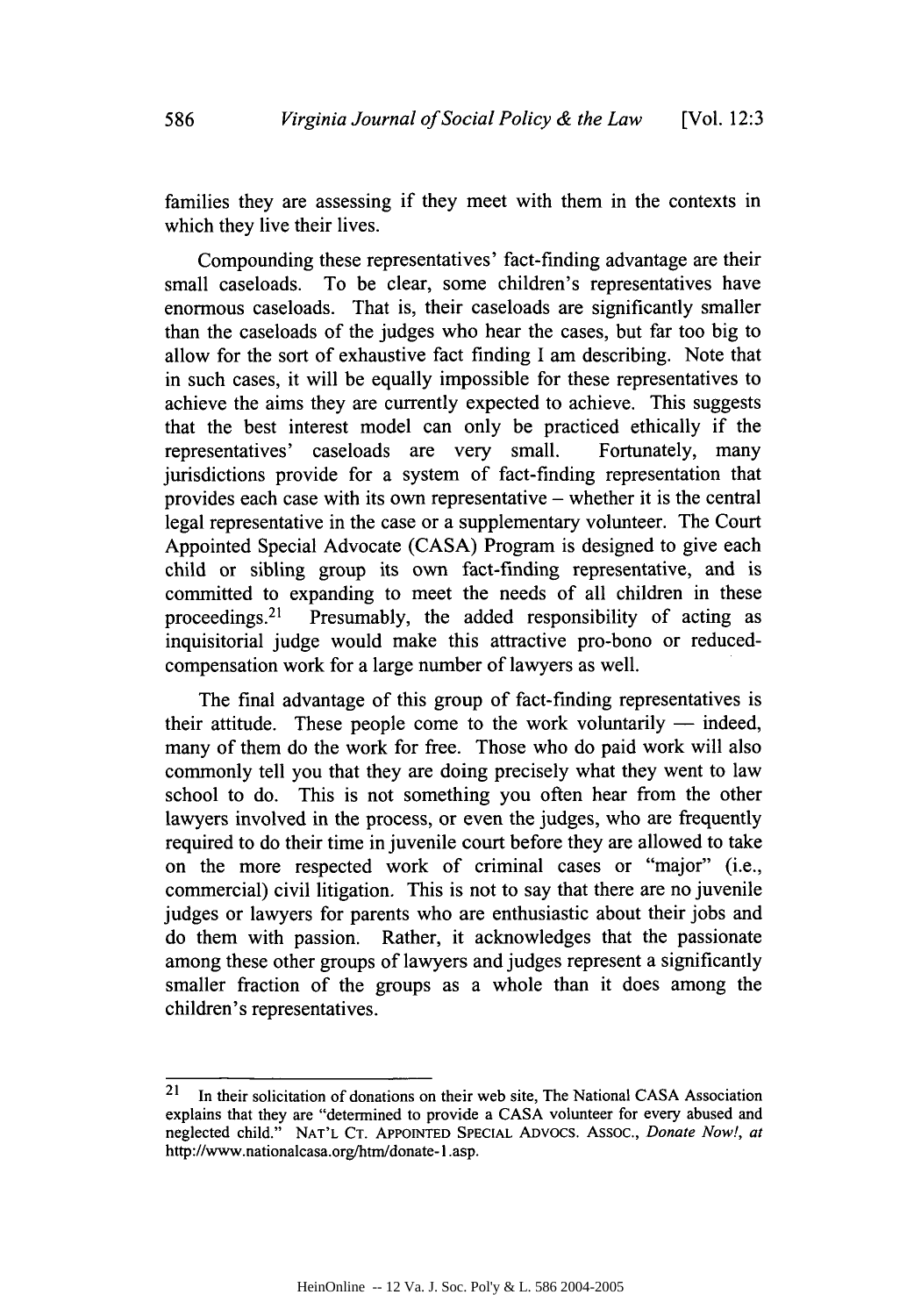This passion, however, comes with a considerable hazard. Many children's representatives come to their role with dangerous and selfglorifying notions about saving children. You do not hear a lot of young lawyers saying things like "I went to law school so that I could go out and defend families from harmful state intervention." Rather, they took the job to save children from their horribly abusive parents. The big risk in my proposal is that it would give ultimate decision-making authority to individuals who are more inclined to remove children from their homes than are the overworked and deferential passive judges we have now. But there are many reasons to believe that children's representatives can be steered away from their overly intrusive instincts.

First is the law. From the Constitution's strong protection of parental rights to state and federal standards mandating efforts to keep families (nuclear and extended) together, the law deliberately skews decision-making in favor of family preservation. While there have been some modest qualifications to this preference in recent years, <sup>22</sup> the basic preference is still clearly evident in the law.

Second is the set of lawyers charged with enforcing this law on behalf of their clients. Under the current system, children's lawyers are compromised, in whole or in part, in their ability to advocate zealously for the positions of their clients. If the judge were assigned the role of active (and lead) fact finder, the child's representative would be freed of his fact-supplementing responsibilities and could act as a real lawyer for his client. These lawyers, in turn, would have far greater credibility than parents' lawyers in arguing that children want to, and should, go home.<sup>23</sup> In this way, children's lawyers are particularly well suited to enforce the

 $22$  The most notable example of this is the Adoption and Safe Families Act (ASFA), whose aim was to speed the achievement of permanency through adoption for some children. Pub. L. No. 105-89, 111 Stat. 2111 (1997) (codified as amended in scattered sections of 42 U.S.C.).

Under the current system, even parents' lawyers, whose ethical obligation to press for the aims of their clients is clear, will sometimes pull their punches to protect children from what they see as potential harm. When I was in practice, parents' lawyers frequently told me that they would not advocate for what their parent clients wanted if they thought those positions were not in the child's best interest. While this comment was often made strategically, just as often it truly reflected how far these lawyers had drifted from zealous representation. It was a drift inspired by the passivity of the judge and a concern that zealous advocacy would be too persuasive, and lead to the wrong outcomes for children. Again, assigning the judge the lead fact-finding role should cure this problem. Parents' lawyers, relieved of the feelings of responsibility for potentially bad outcomes, would be free to assert their clients' rights and interests with greater force and consistency.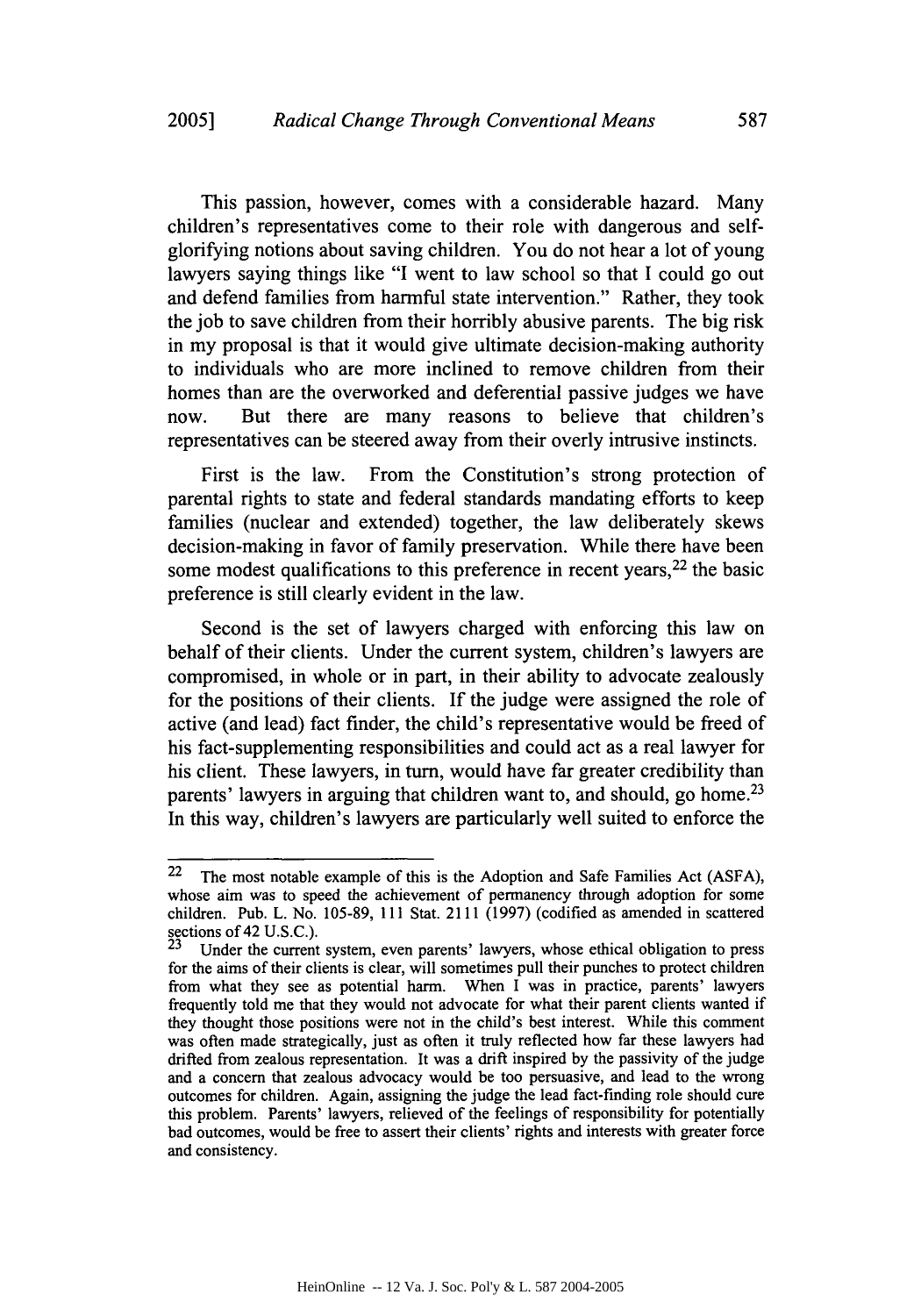family-preservation aims of our laws. And where the child's lawyer can be confident that the judge will act as an aggressive and independent fact finder, he need not fear that his aggressive advocacy of his child client's wish to return home will prevent the judge from learning important information that might counsel against that return.

The third reason to be optimistic about the system's ability to control against unlawful and ill-informed family disruption is that these children's representatives have shown themselves to be open to training, both on and off the job. Their passion for the work makes them quick to see the value of training on issues of law and child development, both of which will help them understand the harms caused by removal and the benefits of keeping children at home.<sup>24</sup> Thoughtful children's representatives tend to develop increasing enthusiasm for family preservation as they do the work. They see how much parents, even inadequate parents, do for their children, and how much these parents and children matter to one another. They see the harm caused to children in foster care when they are separated from siblings, denied parental visits, or moved again and again. They see how hard parents struggle, and how little real help they receive. Our judges see only the outlines of these problems because it takes time and a deeper engagement to see the depth of the problem, and the potential for solutions.

Relatedly, judges who are engaged in active and comprehensive fact finding are far more likely to identify mechanisms for helping families that could actually work. Successful solutions can only come from a genuine familiarity with a family - its problems, its strengths, its sources of support and stress. The single family focus should also help free judges from the inclination to standardize the cases, an inclination very much reinforced by the child welfare agencies which largely control access to services. While our judges can benefit from their experience in a high volume of cases, this experience often causes them to lose hope. In a sense, they are habituated to bad practice and become convinced it is the best the system can do. A fact-finding judge, focused on the particular needs of a single family, and unconstrained by a developed

 $24$  For other actors in the system, the enthusiasm for training tends to track their general level of enthusiasm for their role. The judges and parent advocates who have long term ambitions to stay in the field are as eager as children's representatives to improve their knowledge level. But, again, the proportion among them who have those ambitions is smaller.